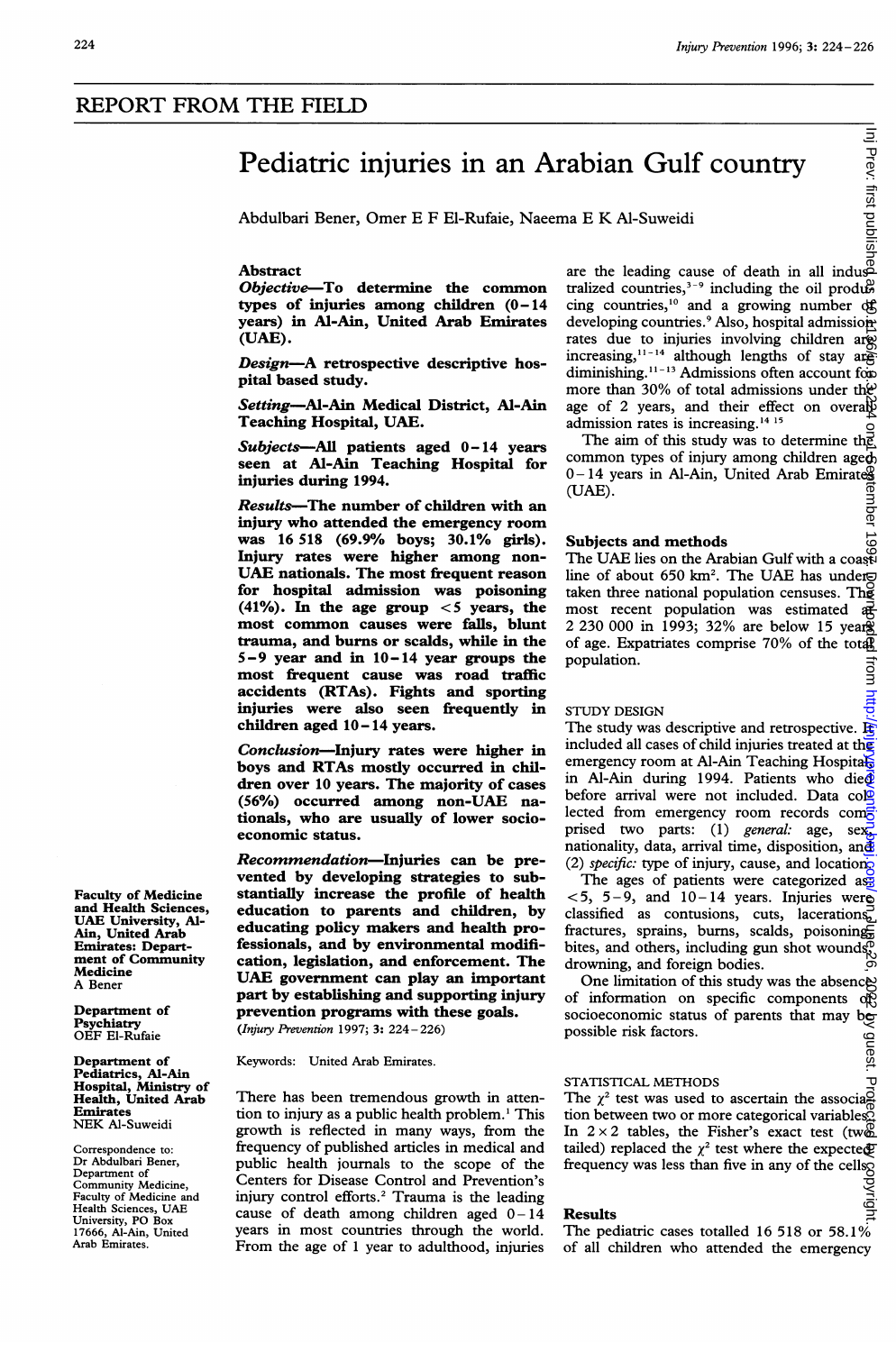room. Most injuries were minor and did not require admission (95.6%). Road traffic accidents (RTAs) had a higher incidence in the age group over 10.

Table <sup>1</sup> presents the various characteristics of the cases. Seventy per cent of injuries were among males and most were between  $10 - 14$ years; 56% involved non-UAE nationals. This table also shows the most frequent causes of injury: superficial, falling, bums, and sharp objects.

Table 2 shows the different types of injury by sex, with a difference that is highly significant  $(p < 0.0001)$ . Boys are more frequently injured than girls for almost all injury types.

Table <sup>3</sup> gives the most common type of bites and their frequencies by sex. The most common bite was insect sting, followed by ant, and bee.

## **Discussion**

In this study, most injuries were minor and did not require admission (95.6%). Similar results

Table <sup>1</sup> Sociodemographic characteristics of subjects; values are frequency (%)

| Boys<br>$(n=11497)$ | Girls<br>$(n=5021)$                                                                                     |
|---------------------|---------------------------------------------------------------------------------------------------------|
|                     |                                                                                                         |
| 3744 (32.6)         | 2298 (45.8)                                                                                             |
| 3764 (32.7)         | 1661 (33.1)                                                                                             |
| 3989 (34.7)         | 1062(21.1)                                                                                              |
|                     |                                                                                                         |
| 5146 (44.8)         | 2118 (42.2)                                                                                             |
|                     | 2903 (57.8)                                                                                             |
|                     |                                                                                                         |
|                     | 845 (16.8)                                                                                              |
|                     | 51 (1.0)                                                                                                |
|                     | 197 (3.9)                                                                                               |
|                     | 83 (1.7)                                                                                                |
|                     | 235(4.7)                                                                                                |
|                     | 41(0.8)                                                                                                 |
|                     | 3569 (71.1)                                                                                             |
|                     | 6351 (55.2)<br>1614 (14.0)<br>180(1.6)<br>507 (4.4)<br>212(1.8)<br>467(4.1)<br>164 (1.5)<br>8353 (72.7) |

Table 2 Type of injuries by sex; values are frequency (%)

| Types of trauma  | Boys<br>$(n=11497)$ | Girls<br>$(n=5021)$ |
|------------------|---------------------|---------------------|
| No abnormality   | 659 (5.7)           | 314 (6.3)           |
| Contusion        | 4812 (41.9)         | 2130 (42.2)         |
| Cuts/lacerations | 3424 (29.8)         | 1425 (28.4)         |
| <b>Fractures</b> | 772 (6.7)           | 295 (5.9)           |
| <b>Sprains</b>   | 383(3.3)            | 135(2.7)            |
| Burns/scalds     | 482 (4.2)           | 241 (1.9)           |
| Poisoning        | 105(1.0)            | 77 (1.5)            |
| <b>Bites</b>     | 293(2.5)            | 134 (2.7)           |
| Nail prick       | 255(2.2)            | 95 (1.9)            |
| Others*          | 312(2.7)            | 175 (3.5)           |

\*Others: including foreign bodies, gunshot, drowning.

Table 3 Types of bites by sex; values are frequency (%)

|                | Boys      | Girls     |
|----------------|-----------|-----------|
| Types of bite  | $(n=293)$ | $(n=134)$ |
| Insect         | 97 (33.2) | 49 (36.7) |
| Ant            | 72 (24.5) | 31 (23.2) |
| Bee            | 38 (13.0) | 13 (9.4)  |
| Scorpion/snake | 20(6.8)   | 10(7.5)   |
| Cat            | 10(3.4)   | 7(5.3)    |
| Dog            | 32 (11.0) | 13 (9.8)  |
| Rabbit         | 3(1.0)    | 2(1.5)    |
| Rat            | 10(3.4)   | 4(3.0)    |
| Camel/sheep    | 5(1.7)    | 2(1.5)    |
| Human          | 6(2.0)    | 3(2.2)    |

were obtained in the neighbouring country of Saudi Arabia.<sup>10 12</sup> The majority of cases occurred in boys aged  $10-14$  years; most cases involving girls were  $<$  5 years old. The study confirms that boys predominate, as in many other studies.<sup>381012</sup> This may be due to boys being more vigorous and adventurous than girls, who tend to be more confined to the home, especially in the Arab and Muslim culture.

As in most other studies, we found that falling was the most frequent cause of injury in children  $<$  5 years, while RTAs were more frequent in older children. This is in accord with findings from the USA<sup>6</sup> and Saudi Arabia.<sup>10 12 16</sup> A study in the neighbouring oil producing country of Saudi Arabia reported that falling was the most common cause of injury and an analysis of the mechanisms showed that most were preventable.<sup>10 12 16</sup>

In children < <sup>5</sup> years the home is the commonest place of injury. For example, oral exploration may lead to swallowing <sup>a</sup> variety of objects or liquids. Due to <sup>a</sup> large family size in the UAE community, older siblings may feed <sup>a</sup> newborn baby inappropriate foods. At any age, <sup>a</sup> bone hidden in food (for example fish) may be swallowed. Fractures and sprain were found more frequently in children above 10 years. Many prefer to go barefoot while playing, exposing themselves to nail prick injuries. This age group plays more football, cycles more, etc, and indulges in vigorous physical activities, especially boys. RTAs had <sup>a</sup> higher incidence in the age group over 10, a result obtained in other studies from the USA,<sup>6917</sup> UK,<sup>14</sup> Saudi Arabia,10 <sup>1218</sup> and UAE.'9 In the UAE, some boys use their parent's car without having a license.

The present study showed that the majority of cases (56%) occurred among non-UAE nationals. Seventy per cent of the population are expatriates or non-UAE citizens. Also, it is noteworthy that non-UAE nationality may be a marker for poverty or lower socioeconomic status. Low socioeconomic status is a risk factor that is relatively well documented for injury.20 Recently a study showed that among the socioeconomic factors considered, low income was the single most important predictor of all injuries in northern Manhat $tan.<sup>20</sup>$ 

Most previous reports reveal the high cost of treating an injury. <sup>4</sup> <sup>16</sup> <sup>19</sup> Each year, one child in 10 suffers an injury for which it is necessary to call upon the health services at some level.<sup>3 16 19</sup> This is <sup>a</sup> significant expenditure for the UAE government. The primacy of health agencies is an essential ingredient in achieving better injury control.<sup>21</sup> To ensure that the encouraging downward trends in mortality continue, injury control must be fully recognized as a public health problem.<sup>22</sup> Injuries are amenable to prevention and their toll could be greatly reduced if appropriate measures are taken in the UAE. Official UAE data also confirm that injuries are the leading cause of mortality in children."' Improvements in injury care in the UAE requires the creation and organization of regional injury centers, injury audits, and an injury registry.